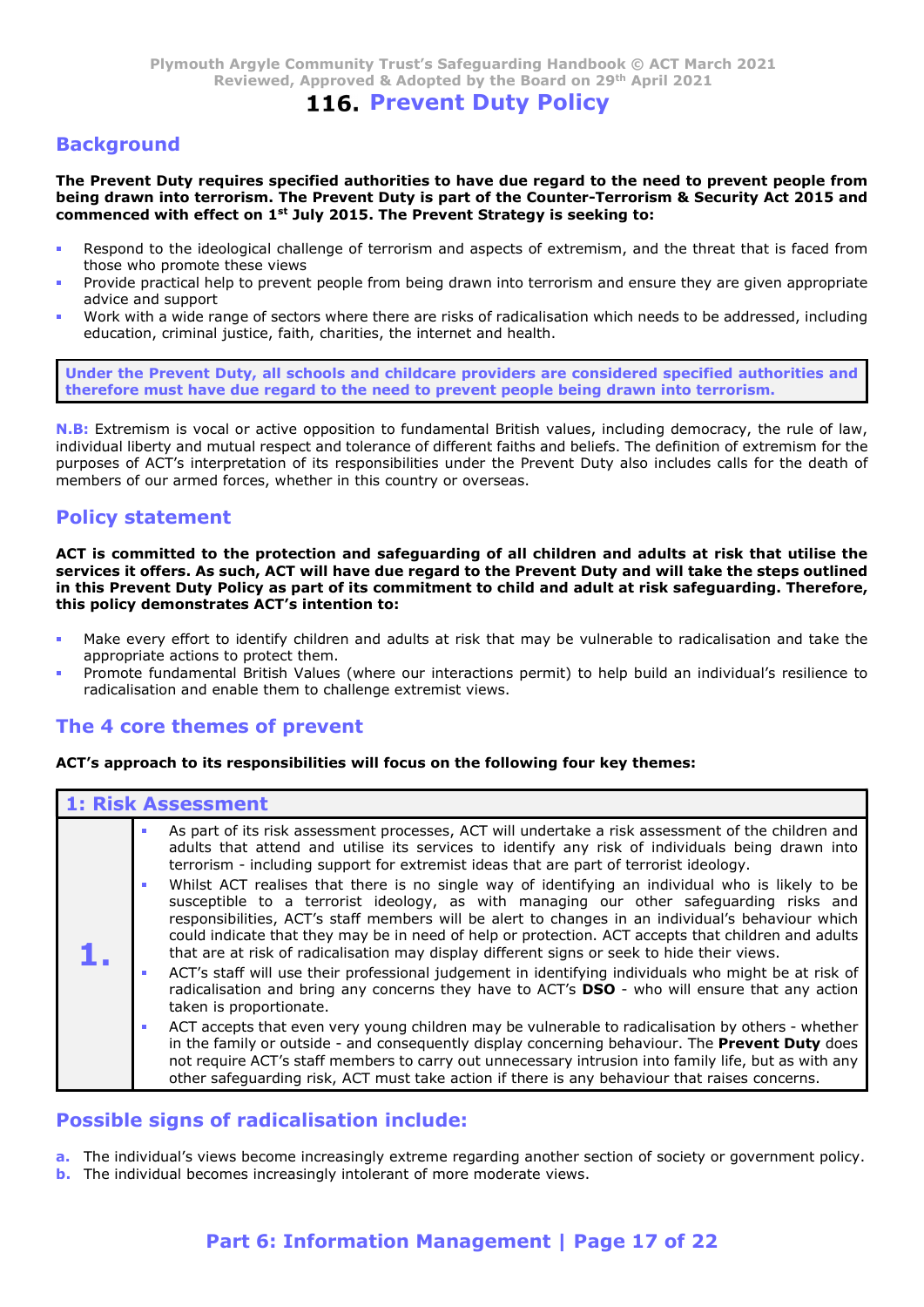# Prevent Duty Policy continued…

- c. The individual expresses a desire/intent to take part in or support extremist activity.
- d. They are observed downloading, viewing or sharing extremist propaganda from the web.
- e. They become withdrawn and focused on one ideology.
- f. The individual may change their appearance, their health may suffer (including mental health) and they may become isolated from family, friends, peers or social groups.

Plymouth Argyle Community Trust's Safeguarding Handbook  $\odot$  ACT March 2021<br>
Reviewed, Approved & Adopted by the Board on 29<sup>th</sup> April 2021<br> **Prevent Duty Policy continued...**<br>
The individual expresses a desire/intent to Signs or Suspicions of Abuse if they have any concerns relating to children or adults at risk of radicalisation. Where it is felt that there is a concern with regard to radicalisation, then ACT's DSO will make the referral to the Channel Programme.

## The Channel Programme

The Channel is a programme which focuses on providing support at an early stage to people who are identified as being vulnerable to being drawn into terrorism. It provides a mechanism for organisations to make referrals if they are concerned that an individual might be vulnerable to radicalisation. An individual's engagement with the programme is entirely voluntary at all stages.

Further information relating to the Channel Programme is available at the end of this policy.

## 2: Working in Partnership

|                                                                                                          |  | ACT will continue to work with and build upon its existing local partnership arrangements with the             |  |
|----------------------------------------------------------------------------------------------------------|--|----------------------------------------------------------------------------------------------------------------|--|
| <b>Multi-Agency Partnership's</b> and <b>SAB's</b> who are responsible for co-ordinating what is done by |  |                                                                                                                |  |
|                                                                                                          |  | local agencies for the purposes of safeguarding and promoting the welfare of children and adults               |  |
|                                                                                                          |  | at risk. ACT already takes in to account the relevant policies and procedures of the Multi-Agency              |  |
|                                                                                                          |  | <b>Partnership's</b> and <b>SAB</b> - which includes following the threshold guidance indicating when a person |  |
|                                                                                                          |  | might be referred for support.                                                                                 |  |
| Z. .                                                                                                     |  | Where ACT's local authority provides <b>Home Office</b> funded dedicated Prevent co-ordinators, the            |  |
|                                                                                                          |  | organisation will work in partnership with them. In addition, ACT will work with local Police and              |  |

- any other civil society organisations that may be able to provide advice and support to the organisation with regard to implementing the duty.
	- Finally, ACT will continue to work closely with parents, carers and families who are in a key position to spot signs of radicalisation. Where concerns are raised, ACT will assist and advise families and point them to the right support mechanisms.

|    | to spot signs of radicalisation. Where concerns are raised, ACT will assist and advise families and<br>point them to the right support mechanisms.                                                                                                                                                                                                                                                                                                                                                                                     |
|----|----------------------------------------------------------------------------------------------------------------------------------------------------------------------------------------------------------------------------------------------------------------------------------------------------------------------------------------------------------------------------------------------------------------------------------------------------------------------------------------------------------------------------------------|
|    |                                                                                                                                                                                                                                                                                                                                                                                                                                                                                                                                        |
|    | <b>3: Staff Training</b>                                                                                                                                                                                                                                                                                                                                                                                                                                                                                                               |
| З. | Where ACT's risk assessment identifies that there is a high risk of children or adults at risk who<br>use its services being at risk of radicalisation, it will ensure that the appropriate staff participate in<br>the Home Office's Workshop to Raise Awareness of Prevent (WRAP). As a minimum, ACT's<br><b>DSO</b> will undertake the <b>WRAP</b> training to ensure that they are able to provide advice and support<br>to other members of ACT's staff and volunteers on protecting children from the risk of<br>radicalisation. |
|    | However, as part of ACT's commitment to raise awareness generally about the Prevent Duty and<br>the associated responsibilities, all staff will be required to complete the Home Office Prevent<br>Awareness eLearning on-line module and print out their Certificate of Completion.                                                                                                                                                                                                                                                   |
|    | The Home Office Prevent Awareness eLearning can be found here:                                                                                                                                                                                                                                                                                                                                                                                                                                                                         |
|    | <b>Access the Home Office Prevent Awareness eLearning Training</b>                                                                                                                                                                                                                                                                                                                                                                                                                                                                     |
|    | The Home Office Prevent Awareness eLearning offers an introduction to the Prevent duty and explains                                                                                                                                                                                                                                                                                                                                                                                                                                    |

# Access the Home Office Prevent Awareness eLearning Training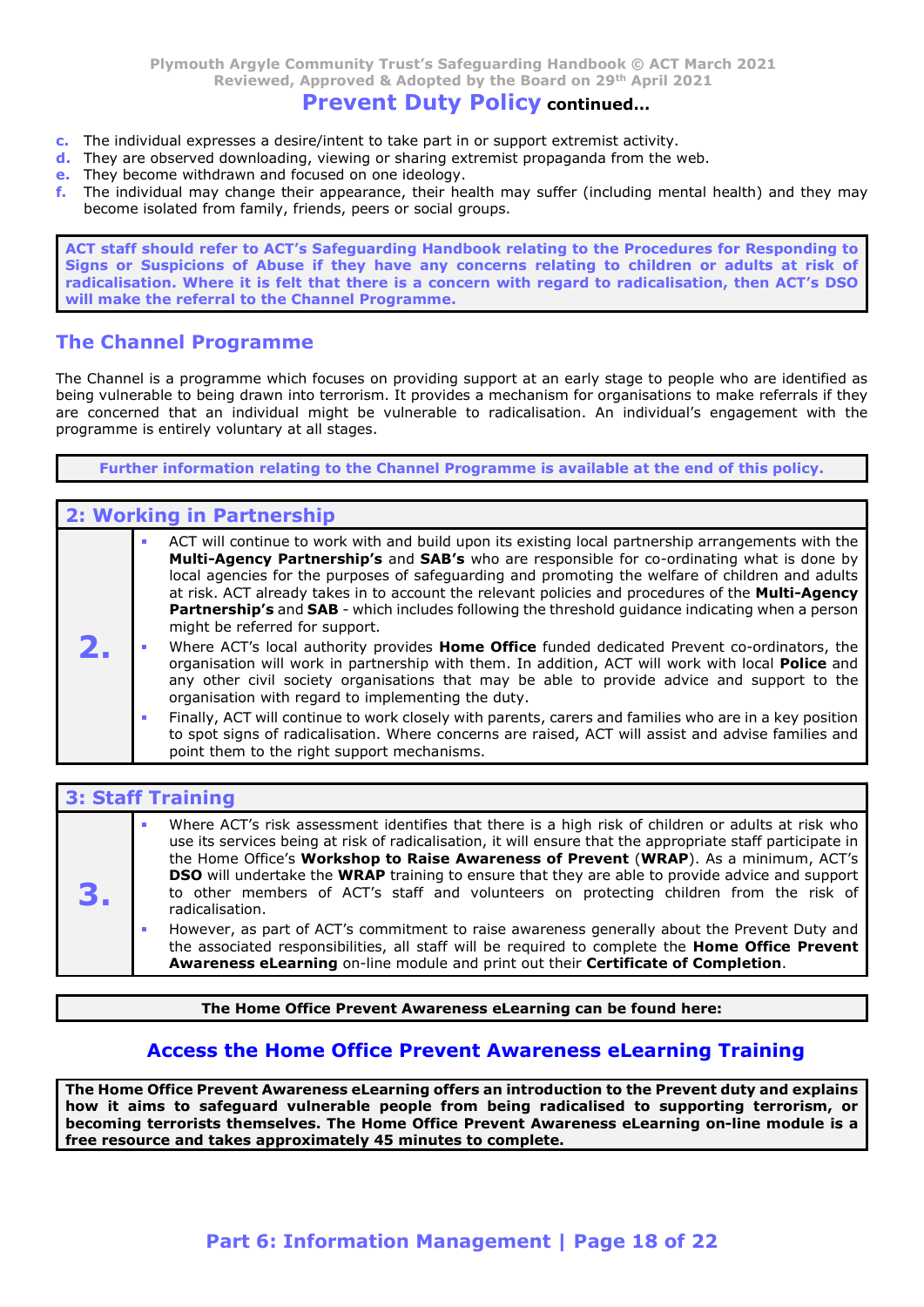# Prevent Duty Policy continued…

| 4: IT Policies |                                                                                                                                                                                                                                                                                                                                                                                                                                                                                                                           |
|----------------|---------------------------------------------------------------------------------------------------------------------------------------------------------------------------------------------------------------------------------------------------------------------------------------------------------------------------------------------------------------------------------------------------------------------------------------------------------------------------------------------------------------------------|
|                | ACT acknowledges its duty to ensure that children and adults at risk are safe from terrorist and<br>extremist material when using the internet whilst accessing the organisations services. To this end,<br>ACT has in place suitable internet filtering which it will ensure is regularly updated.<br>ACT will require every individual who accesses the internet via its computers (and other IT<br>equipment that can access the internet) to sign its <b>E-Safety Agreement</b> which is available from<br>ACT's DSO. |

All of ACT's staff members will need to be aware of the risks posed by the online activity of extremist and terrorist groups and further guidance and advice will be provided by ACT's DSO.

# Reviewed & Updated: March 2021

ACT will review this Prevent Duty Policy and best practice at least annually. In addition, more frequent reviews will be undertaken following a change in safeguarding legislation; following the implementation of a new activity or service which involves contact with children and/or adults at risk; following a safeguarding incident within the CCO (or one which directly concerns or affects the CCO); and/or following a significant organisational change.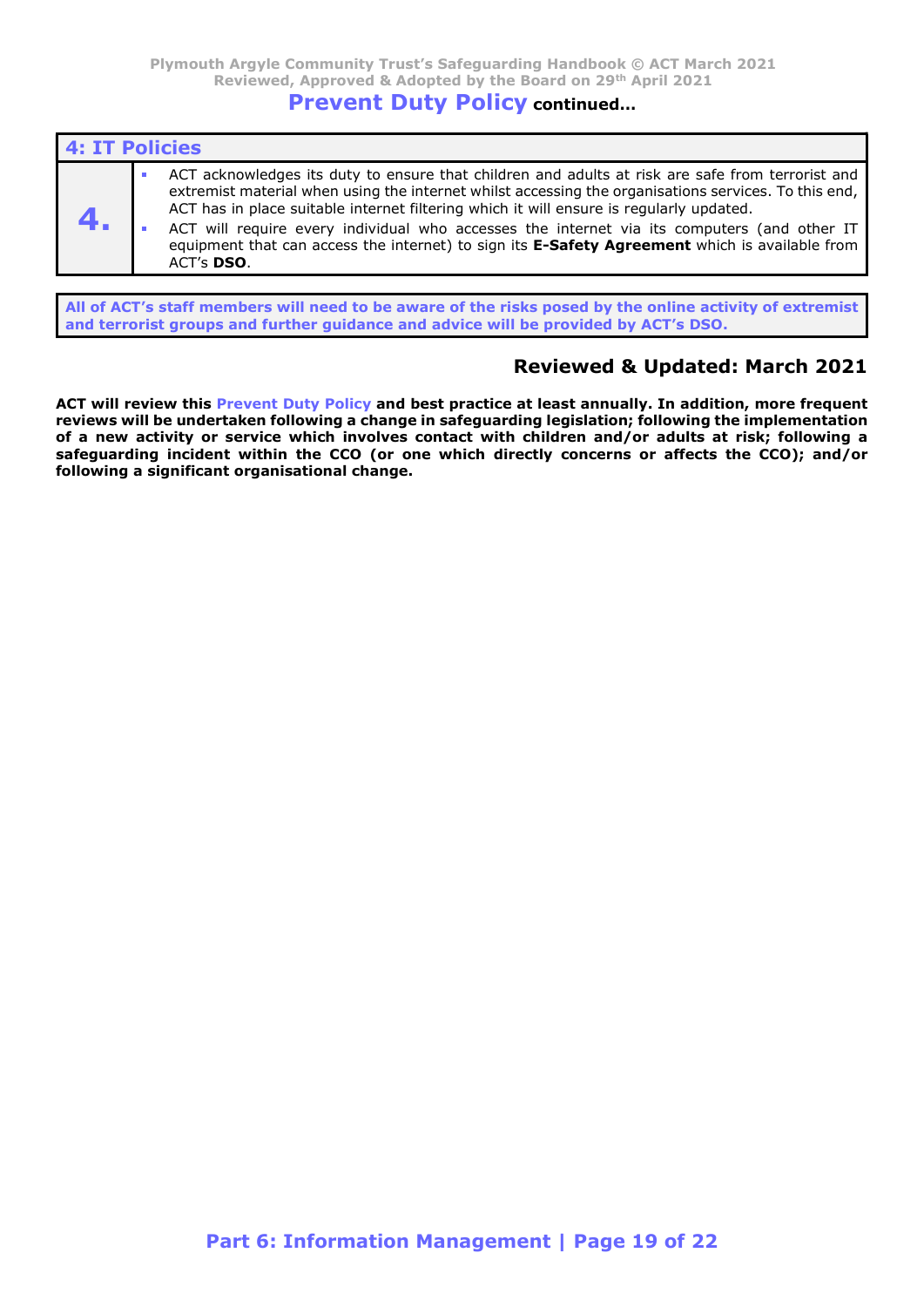Plymouth Argyle Community Trust's Safeguarding Handbook © ACT March 2021<br>Reviewed, Approved & Adopted by the Board on 29<sup>th</sup> April 2021<br>**17. Building Resilience Against Radicalisation Policy**<br>In British values h Argyle Community Trust's Safeguarding Handbook © ACT March 2021<br>Reviewed, Approved & Adopted by the Board on 29<sup>th</sup> April 2021<br>**uilding Resilience Against Radicalisation Policy**<br>ish values

# **117. Building Resilience Against Radicalisation Policy**

### Promoting British values

Plymouth Argyle Community Trust's Safeguarding Handbook © ACT March 2021<br>Reviewed, Approved & Adopted by the Board on 29<sup>th</sup> April 2021<br>**117. Building Resilience Against Radicalisation Policy**<br>**Promoting British values**<br>AC Plymouth Argyle Community Trust's Safeguarding Handbook © ACT March 2021<br>Reviewed, Approved & Adopted by the Board on 29<sup>th</sup> April 2021<br>**117. Building Resilience Against Radicalisation Policy**<br>**Promoting British values**<br>AC For Plymouth Argyle Community Trust's Safeguarding Handbook © ACT March 2021<br>Reviewed, Approved & Adopted by the Board on 29<sup>th</sup> April 2021<br>**117. Building Resilience Against Radicalisation Policy**<br>**Promoting British values** Plymouth Argyle Community Trust's Safeguarding Handbook © ACT March 2021<br>Reviewed, Approved & Adopted by the Board on 29<sup>th</sup> April 2021<br>**117. Building Resilience Against Radicalisation Policy**<br>**Promoting British values**<br>AC fundamental British values.

|                | Plymouth Argyle Community Trust's Safeguarding Handbook © ACT March 2021<br>Reviewed, Approved & Adopted by the Board on 29th April 2021<br>117. Building Resilience Against Radicalisation Policy                                                                                                                                                                                                                                                                                                                                                                                                                                                                                                            |
|----------------|---------------------------------------------------------------------------------------------------------------------------------------------------------------------------------------------------------------------------------------------------------------------------------------------------------------------------------------------------------------------------------------------------------------------------------------------------------------------------------------------------------------------------------------------------------------------------------------------------------------------------------------------------------------------------------------------------------------|
|                | <b>Promoting British values</b>                                                                                                                                                                                                                                                                                                                                                                                                                                                                                                                                                                                                                                                                               |
|                | ACT acknowledges its responsibilities in helping to build the resilience - of the children and adults at<br>risk who use its services - to radicalisation. This will be achieved through providing a safe environment<br>for debating controversial issues and helping them to understand how they can influence and participate<br>in decision-making. ACT will use its notice boards and appropriate delivery opportunities to promote<br>fundamental British values.                                                                                                                                                                                                                                       |
|                | The British values as far as the Prevent Duty is concerned are:                                                                                                                                                                                                                                                                                                                                                                                                                                                                                                                                                                                                                                               |
| $\mathbf{1}$ . | <b>Democracy: Respect for democracy and support for participation in the democratic process.</b>                                                                                                                                                                                                                                                                                                                                                                                                                                                                                                                                                                                                              |
| 2.             | The rule of law: Respect for the basis on which the law is made and applies in England.                                                                                                                                                                                                                                                                                                                                                                                                                                                                                                                                                                                                                       |
| 3.             | Individual liberty: Support and respect for the liberties of all within the law.                                                                                                                                                                                                                                                                                                                                                                                                                                                                                                                                                                                                                              |
| 4.             | Mutual respect and tolerance of different faiths and beliefs: Support for equality of opportunity for<br>all and respect and tolerance of different faiths and religious and other beliefs.                                                                                                                                                                                                                                                                                                                                                                                                                                                                                                                   |
|                | These 4 fundamental British values will be integrated into the work of ACT with the children and adults at risk it<br>works with, as appropriate. This will include - but is not limited to - personal, social and health education to explore<br>sensitive or controversial issues and equipping them with the knowledge and skills to understand and manage<br>difficult situations. ACT will help children and adults at risk to recognise and manage risk, make safer choices, and<br>recognise when pressure from others threatens their personal safety and wellbeing. This approach can help them<br>develop effective ways of resisting pressures, including knowing when, where and how to get help. |
|                | ACT will help the children and adults at risk it works with to develop positive character traits such as<br>resilience, determination, self-esteem, and confidence.                                                                                                                                                                                                                                                                                                                                                                                                                                                                                                                                           |
|                | In addition - and always where appropriate to the specific interaction - ACT will seek to incorporate opportunities to<br>provide the knowledge, skills and understanding to prepare and help children and adults at risk to play a full and<br>active part in society. Specifically, this will be to explore political and social issues critically, to weigh evidence, to<br>debate, and to make reasoned arguments.                                                                                                                                                                                                                                                                                        |
| upheld.        | Ultimately, the way that ACT approaches its work with children and adults at risk will always underpin<br>the principles of democracy and give them opportunities to understand how laws are made and                                                                                                                                                                                                                                                                                                                                                                                                                                                                                                         |
|                | As a consequence of the diverse backgrounds that the children and adults at risk that access our services come<br>from ACT has an excellent opportunity to reinforce the diverse national regional religious and ethnic identities in                                                                                                                                                                                                                                                                                                                                                                                                                                                                         |

sensitive or controversial issues and equipping them with the knowledge and skills to understand and manage recognise when pressure from others threatens their personal safety and wellbeing. This approach can help them develop effective ways of resisting pressures, including knowing when, where and how to get help. 4. Mutual respect and tolerance of different faiths and beliefs: Support for equality of opportunity for<br>These 4 fundamental British values will be integrated into the work of ACT with the children and adults at risk it<br>w From the third is appropriate to the method of the state of the state of the state of the state of the state of the state of ACT with the children and adults at risk it Theorem works with a supported with a supported with mest - into interest to incompute that work is not a much in the formulation to explore the station of explore<br>works with, as appropriate. This will include - but is not limited to - personal, social and health education t

active part in society. Specifically, this will be to explore political and social issues critically, to weigh evidence, to debate, and to make reasoned arguments. difficult situations. ACT will help children and addits at risk to reconnets and manage risk, make safe of the content<br>afficult situations. AcT will help children and addits at risk to reconnets and manage risk, make safe

the United Kingdom and the need for mutual respect and understanding.

radicalisation, then in the first instance they should refer to ACT's Safeguarding Handbook. In particular, this means following the Procedures for Responding to Signs or Suspicions of Abuse. However, in all cases, please discuss your concerns with ACT's DSO.

## Reviewed & Updated: March 2021

and the need for mutual respect and understanding.<br>
In ACT staff member has a concern<br>
event Duty Policy, if an ACT staff member has a concern<br>
event Duty Policy, if an ACT staff member has a concern<br>
that instants that in **The standard Construction** and the method of the specific interaction - ACT will seek to incorporate opportunities to<br>a provide the knowledge, skills and understanding to prepare and help children and adults at risk to pl In addition, more frequent reviews will be undertaken following a change in safeguarding legislation; following the implementation of a new activity or service which involves contact with children and/or adults at risk; following a safeguarding incident within the CCO (or one which directly concerns or affects the CCO); and/or following a significant organisational change.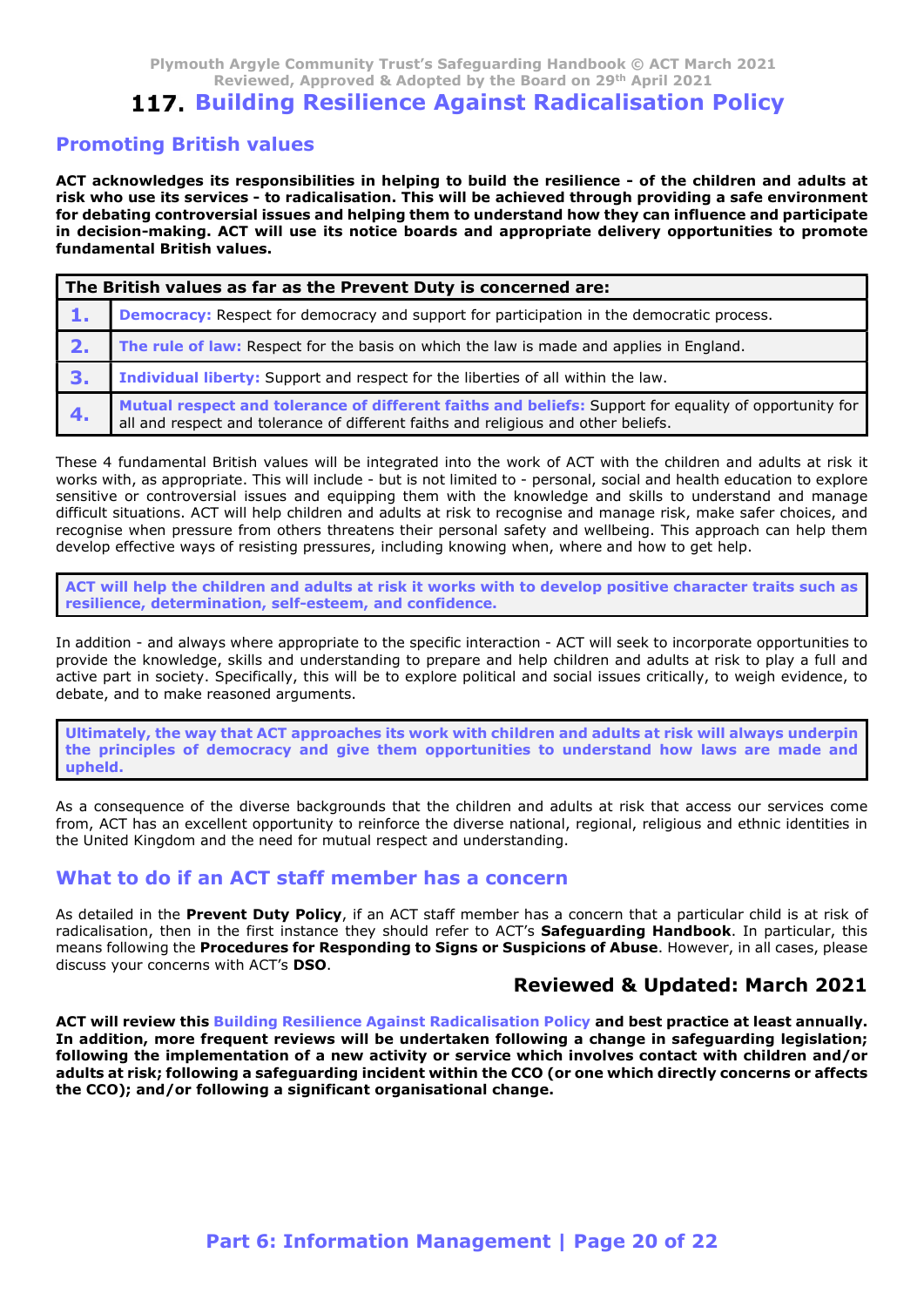# 118. Guidance on Prevent and the Channel Programme

## What is Prevent?

Prevent is the Government's strategy to stop people becoming involved in violent extremism or supporting terrorism, in all its forms. Prevent works within the non-criminal space, using early engagement to encourage individuals and communities to challenge violent extremist ideologies and behaviours.

### What is Channel?

Channel is an early intervention multi-agency process designed to safeguard vulnerable people from being drawn into violent extremist or terrorist behaviour. Channel works in a similar way to existing safeguarding partnerships aimed at protecting vulnerable people.

### Who does Channel work with?

Channel is designed to work with individuals of any age who are at risk of being exploited by extremist or terrorist ideologues. The process is shaped around the circumstances of each person and can provide support for any form of radicalisation or personal vulnerabilities.

## How does Channel work?

Each Channel Panel is chaired by a local authority and brings together a range of multi-agency partners to collectively assess the risk and can decide whether a support package is needed. The group may include statutory and nonstatutory partners, as well as lead safeguarding professionals. If the group feels the person would be suitable for Channel, it will look to develop a package of support that is bespoke to the person. The partnership approach ensures those with specific knowledge and expertise around the vulnerabilities of those at risk are able to work together to provide the best support.

## What does Channel support look like?

Channel interventions are delivered through local partners and specialist agencies. The support may focus on a person's vulnerabilities around health, education, employment or housing, as well as specialist mentoring or faith guidance and broader diversionary activities such as sport. Each support package is tailored to the person and their particular circumstances.

## How will the person be involved in this process?

A person will always be informed first if it's felt that they would benefit from Channel support. The process is voluntary and their consent would be needed before taking part in the process. This process is managed carefully by the Channel Panel.

## Who can make a referral?

Anyone can make a referral. Referrals come from a wide range of partners including education, health, youth offending teams, Police and social services.

## What happens with the referral?

Referrals are first screened for suitability through a preliminary assessment by the Channel Coordinator and the local authority. If suitable, the case is then discussed at a Channel panel of relevant partners to decide if support is necessary.

### Raising a concern:

If you believe that someone is vulnerable to being exploited or radicalised, please follow ACT's Safeguarding Handbook and raise your concerns in confidence to ACT's DSO, who will be responsible for raising concerns to Channel if appropriate.

Please refer to the flowchart on the next page which identifies the Channel Process

## Reviewed & Updated: March 2021

with the referral?<br>
reened for suitability through a preliminary assessment by the Channel Coordinator and the<br>
able, the case is then discussed at a Channel panel of relevant partners to decide if support is<br> **ern:**<br>
Part A person will always be informed first if its felt that they would benefit from Channel support. The process is<br>
by the Channel Panel.<br>
Woll ocan make a referral Referral and the channel Panel.<br>
Anyone can make a referral annually. In addition, more frequent reviews will be undertaken following a change in safeguarding legislation; following the implementation of a new activity or service which involves contact with children and/or adults at risk; following a safeguarding incident within the CCO (or one which directly concerns or affects the CCO); and/or following a significant organisational change.